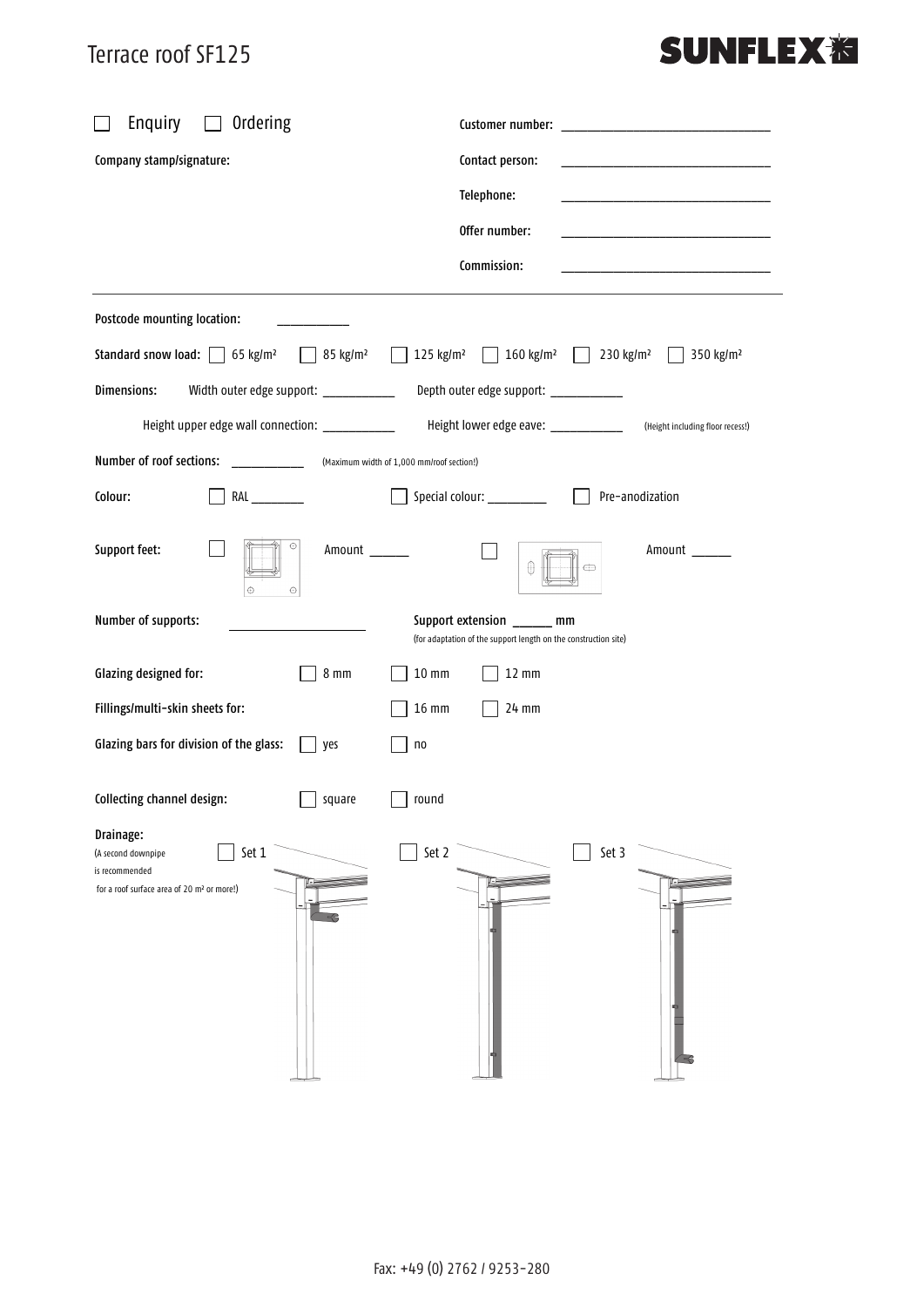#### Terrace roof SF125

## **SUNFLEX<sub>泡</sub>**

|                                                        | Set 1 | (Screw supports incl. seal, 180° spout, aluminium in roof colour)                                                          |                                                                                                            |       |             |                                                       |  |                                                                  |  |  |
|--------------------------------------------------------|-------|----------------------------------------------------------------------------------------------------------------------------|------------------------------------------------------------------------------------------------------------|-------|-------------|-------------------------------------------------------|--|------------------------------------------------------------------|--|--|
|                                                        | Set 2 | (Screw supports incl. seal, downpipe 2,500 mm, 2 clamp mounts, aluminium in roof colour)                                   |                                                                                                            |       |             |                                                       |  |                                                                  |  |  |
|                                                        | Set 3 | (Screw necks incl. seal, downpipe 2,500 mm, 87° pipe bend with outlet, 1 socket, 2 clamp mounts, aluminium in roof colour) |                                                                                                            |       |             |                                                       |  |                                                                  |  |  |
|                                                        |       | Aluminium covering panel in the roof colour for set 2 or 3                                                                 |                                                                                                            |       |             |                                                       |  |                                                                  |  |  |
| Position of drainage:<br>(External view)               |       |                                                                                                                            | left                                                                                                       | right |             | middle (only possible if there are 3 or more support) |  |                                                                  |  |  |
| Lighting:                                              |       | Part                                                                                                                       | LED spots per light strip (please create a sketch for the distribution of the spots)                       |       |             |                                                       |  |                                                                  |  |  |
|                                                        |       | Part                                                                                                                       | Set of 6 LED recessed light "Altea" 3000K, 6 pc. Y-cabel 1,5m<br>30W transformer 24V DC, Set of 4 2m cabel |       |             |                                                       |  |                                                                  |  |  |
|                                                        |       | Dimming controller<br>Part                                                                                                 |                                                                                                            |       |             |                                                       |  |                                                                  |  |  |
|                                                        |       | 1-channel remote control<br>Part                                                                                           |                                                                                                            |       |             |                                                       |  |                                                                  |  |  |
|                                                        |       | 5-channel remote control with dimming control<br>Part                                                                      |                                                                                                            |       |             |                                                       |  |                                                                  |  |  |
|                                                        |       | Part                                                                                                                       | Set of 6 LED recessed light "Altea" 3000K                                                                  |       |             |                                                       |  |                                                                  |  |  |
|                                                        |       | Part                                                                                                                       | Transformer DC 24V 30W                                                                                     |       |             |                                                       |  |                                                                  |  |  |
|                                                        |       | Part                                                                                                                       | Transformer 24V 100W                                                                                       |       |             |                                                       |  |                                                                  |  |  |
| Cable duct wall connection:                            |       |                                                                                                                            | yes<br>no                                                                                                  |       |             |                                                       |  |                                                                  |  |  |
| Accessory:                                             |       | part<br>part                                                                                                               | Adapter for external shading                                                                               |       |             |                                                       |  |                                                                  |  |  |
| <b>Foundation elements:</b>                            |       |                                                                                                                            |                                                                                                            |       |             |                                                       |  |                                                                  |  |  |
|                                                        |       | front:                                                                                                                     | SF <sub>20</sub><br><b>SF35</b>                                                                            | SF42  | SF20 framed | SF <sub>25</sub><br><b>SF45</b>                       |  | SF25 framed<br>SF30                                              |  |  |
|                                                        |       | left:                                                                                                                      | SF <sub>20</sub><br><b>SF35</b>                                                                            | SF42  | SF20 framed | SF <sub>25</sub><br><b>SF45</b>                       |  | SF25 framed<br>SF30<br>Triangle glazing (roof light)             |  |  |
|                                                        |       | right:                                                                                                                     | SF <sub>20</sub><br><b>SF35</b>                                                                            | SF42  | SF20 framed | SF <sub>25</sub><br><b>SF45</b>                       |  | $SF25$ framed  <br>$\vert$ SF30<br>Triangle glazing (roof light) |  |  |
| Please complete and send the corresponding order form! |       |                                                                                                                            |                                                                                                            |       |             |                                                       |  |                                                                  |  |  |

Please add layout or elevation sketches and notes! (Note: use external view!)